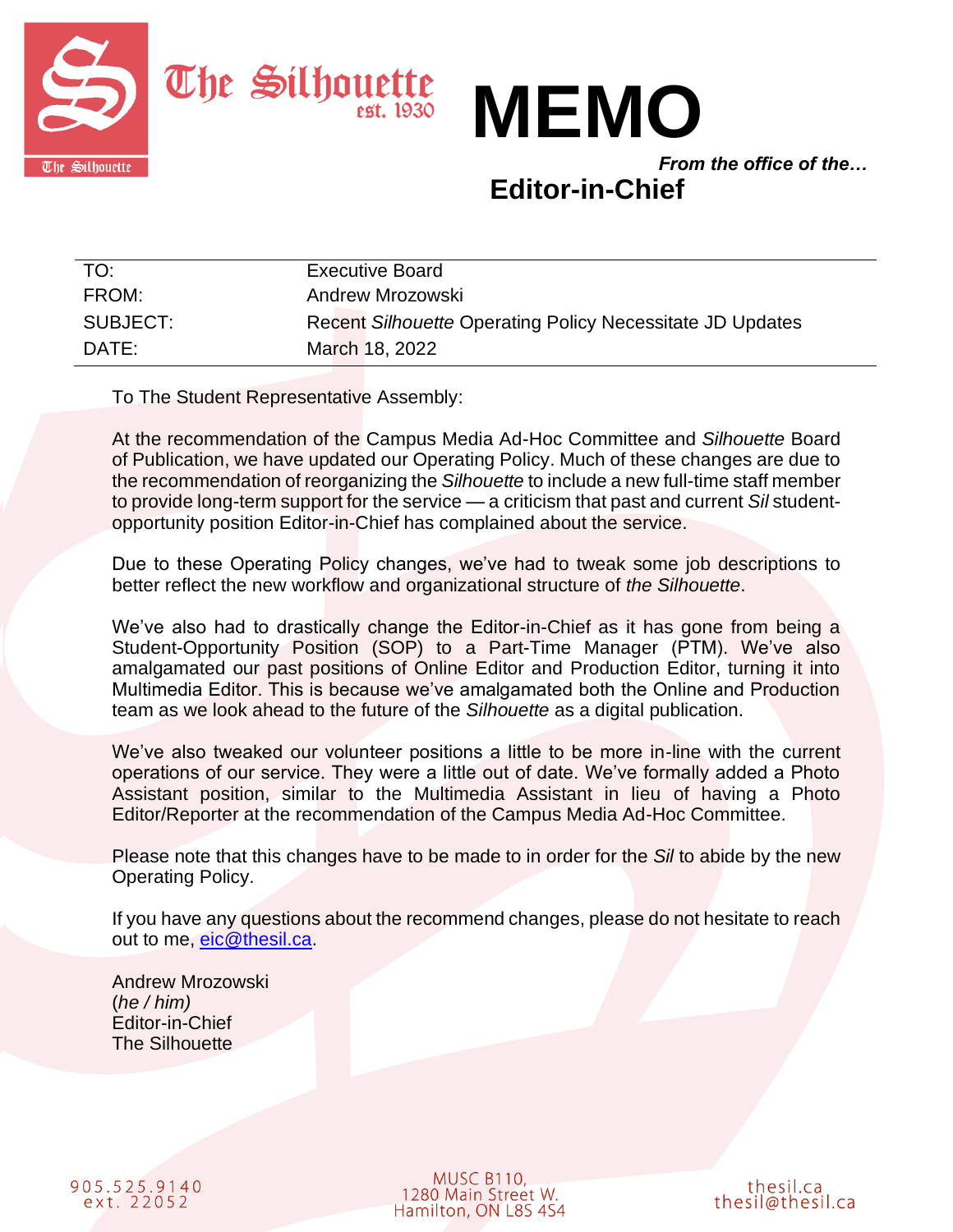

## **Proposed Changes to Editor-in-Chief***:*

The Silhouette

Changed to reflect *The Silhouette Operating Policy* changes.

No longer a Student Opportunity Position, now a Part-Time Manager.

#### **Supervisor:**

The Silhouette Executive Editor as per new Operating Policy changes.

#### **Renumeration:**

The wage needs to be determined for this role as it is now a student-position.

#### **Hours of Work:**

The hours of work need to be determined for this role. The ad-hoc committee has recommended 16-18 hours per week based on the experience of current and past Editors-in-Chief, keeping in mind the business aspect of the role has been removed. As this new Editor-in-Chief role is a step up from our previous Managing Editor role due to having a wider scope of supervising, this makes sense to have an increased amount of hours as well.

#### **General Scope of Duties:**

Completely rewritten to identify the nuances of the role in conjunction with the new Executive Editor. The old job description was not even accurate to the current *Sil*.

# **Major Duties and Responsibilities:**

*Supervisory Function* — Increased from 20% to 30% as the PTM will be looking after Multimedia now. The PTM will conduct hiring with the Executive Editor.

*Financial & Budgeting Function* — Decreased from 20% to 10%. Most financial and budgeting functions have been moved to the Executive Editor. The Editor-in-Chief is no longer the budget manager of the *Sil.*

*Communications Function* — The Silhouette now holds general meetings once weekly, as per all staff's contracts.

*Advertising & Promotions Function* — Decreased from 10% to 5%. Advertising and promotions have been moved to the Executive Editor. The Editor-in-Chief will focus on how to advertise the *Sil* to students, rather than to clients of the MSU.

*Editorial Function (Previously "The Silhouette") —* Increased from 30% to 35%. The original name of this category was not specific. It has been changed to better reflect the

**MUSC B110,** 1280 Main Street W. Hamilton, ON L8S 4S4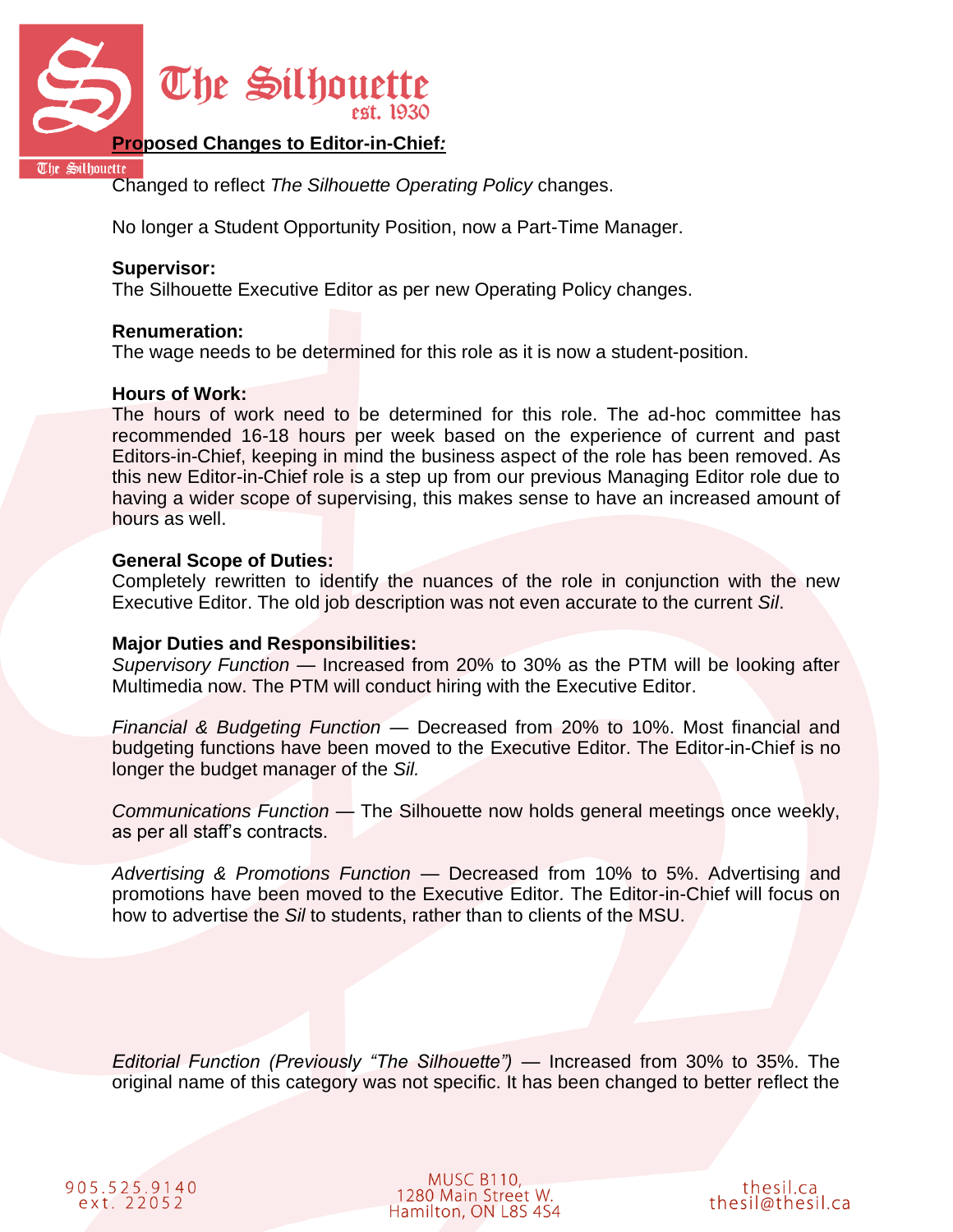

Silhouette

# **Knowledge, Skills and Abilities:**

Computer knowledge was out of date and featured programs that the *Sil* no longer uses. These programs have been updated in accordance with current *Silhouette* operations.

# **Training and Experience:**

Added a minimum of two years of experience with the *Silhouette*. As the Editor-in-Chief, you should have a strong knowledge on how the paper operates and functions. These are not things that can be taught overnight, you should have a background actually working at the paper. This addition was recommended by the Campus Media Ad-Hoc Committee. Training will be done over the summer with the Executive Editor.

# **Proposed Changes To Multimedia Editor:**

Changes to reflect *The Silhouette Operating Policy* changes.

The role is the amalgamation of the previous Online Editor and Production Editor positions.

#### **Supervisor:**

The Silhouette Executive Editor as per new Operating Policy changes

#### **Renumeration:**

Wage to be determined as it is technically a new position.

#### **Hours of Work:**

Hours to be determined as it is a new position.

#### **General Scope of Duties:**

Took the Production Editor scope and added elements from the Online Editor.

#### **Major Duties and Responsibilities:**

*Supervisory Function* — Decreased from 30% to 20%. As the role has amalgamated Online Editor and Production Editor, supervisory function has been updated to reflect.

*Online Content Function* — This was pulled from the Online Editor job description as it will be a critical part of Multimedia Editor's role.

*Layout Function* — Increased from 20% to 25% for duties to equal 100%.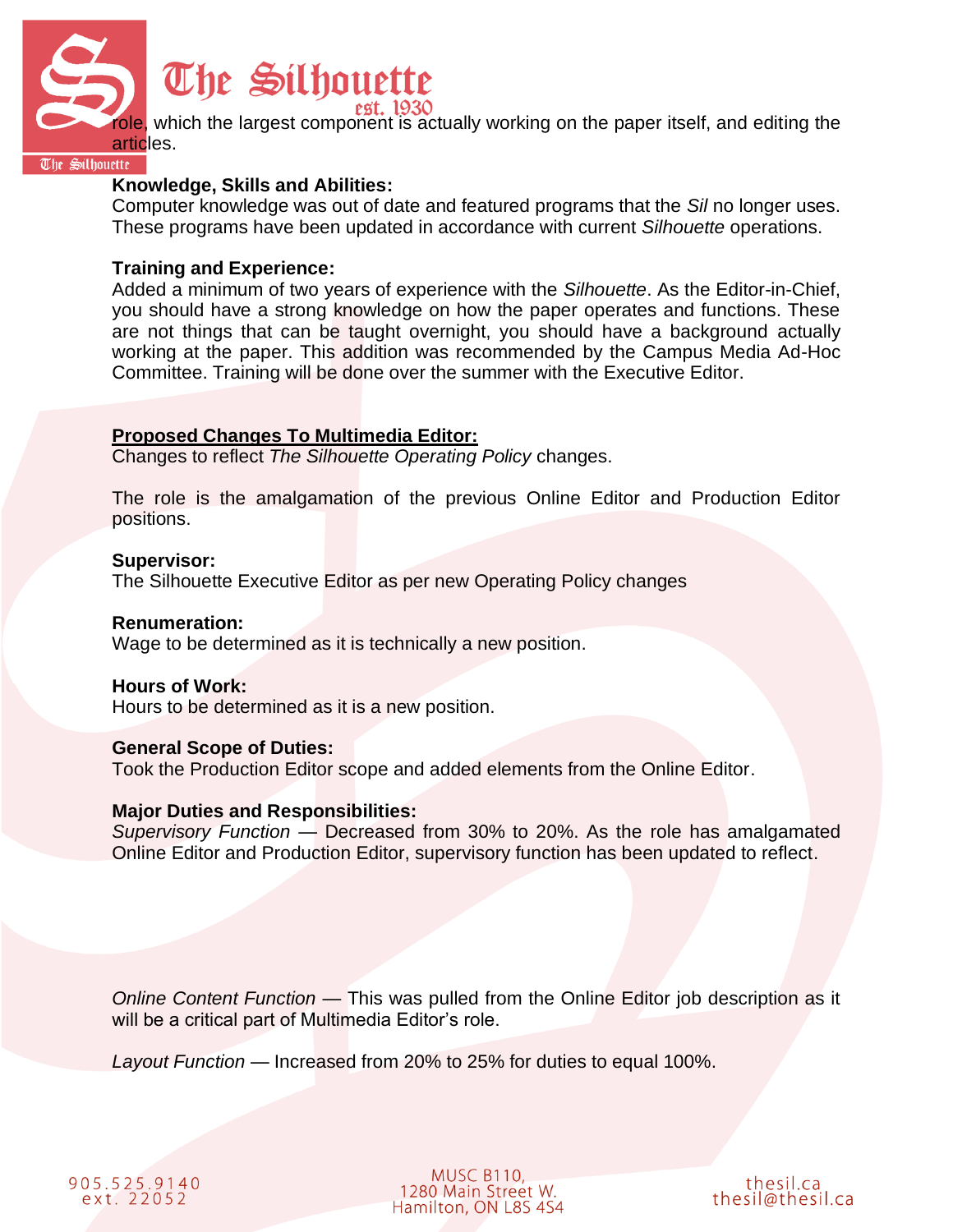

*Design Function (previously Production function) —* Removed "Production" function as we no longer have a production team at the *Sil.* Design is a more accurate depiction.

The Silhouette

#### **Knowledge, Skills and Abilities**

Added social media literacy as this will be a key part of the role since they supervisor the Social Media Coordinator. Knowledge of Media Law and CP style is not necessary for this role, but should be considered an asset. Strong knowledge of SEO is an asset was also added as the *Sil* will be strongly focusing on this in the future. Some skills were deleted that no longer reflect this role, nor its predecessor roles.

# **Proposed Changes to Arts & Culture Editor:**

Updated to reflect new OP changes and better reflect the role.

# **Supervisor:**

*Sil* no longer has a Managing Editor, rather an Editor-in-Chief

# **Major Duties and Responsibilities:**

*Research & Assignment of Stories* — updated to say fact checking rather than being specific with "back issues of the *Silhouette*"

*Writing Stories —* Condensed as Editors shouldn't really be writing stories, that is the role of Reporters and Staff Writers.

*Editing —* Updated Production Editor to Multimedia Editor

*Layout —* Added online and in print, rather than specifying the amount of pages as this changes each week.

*Supervisory Function* — Updated Staff Reporters to Staff Writers as we do not call them this at the *Sil*.

*Communications Function* — Section Editors no longer write department reports, but rather give updates through one-on-ones.

# **Proposed Changes to News Editor:**

Updated to reflect new OP changes and better reflect the role.

**Supervisor:** *Sil* no longer has a Managing Editor, rather an Editor-in-Chief

# **Major Duties and Responsibilities:**

905.525.9140 ext. 22052

**MUSC B110,** 1280 Main Street W. Hamilton, ON L8S 4S4

thesil.ca thesil@thesil.ca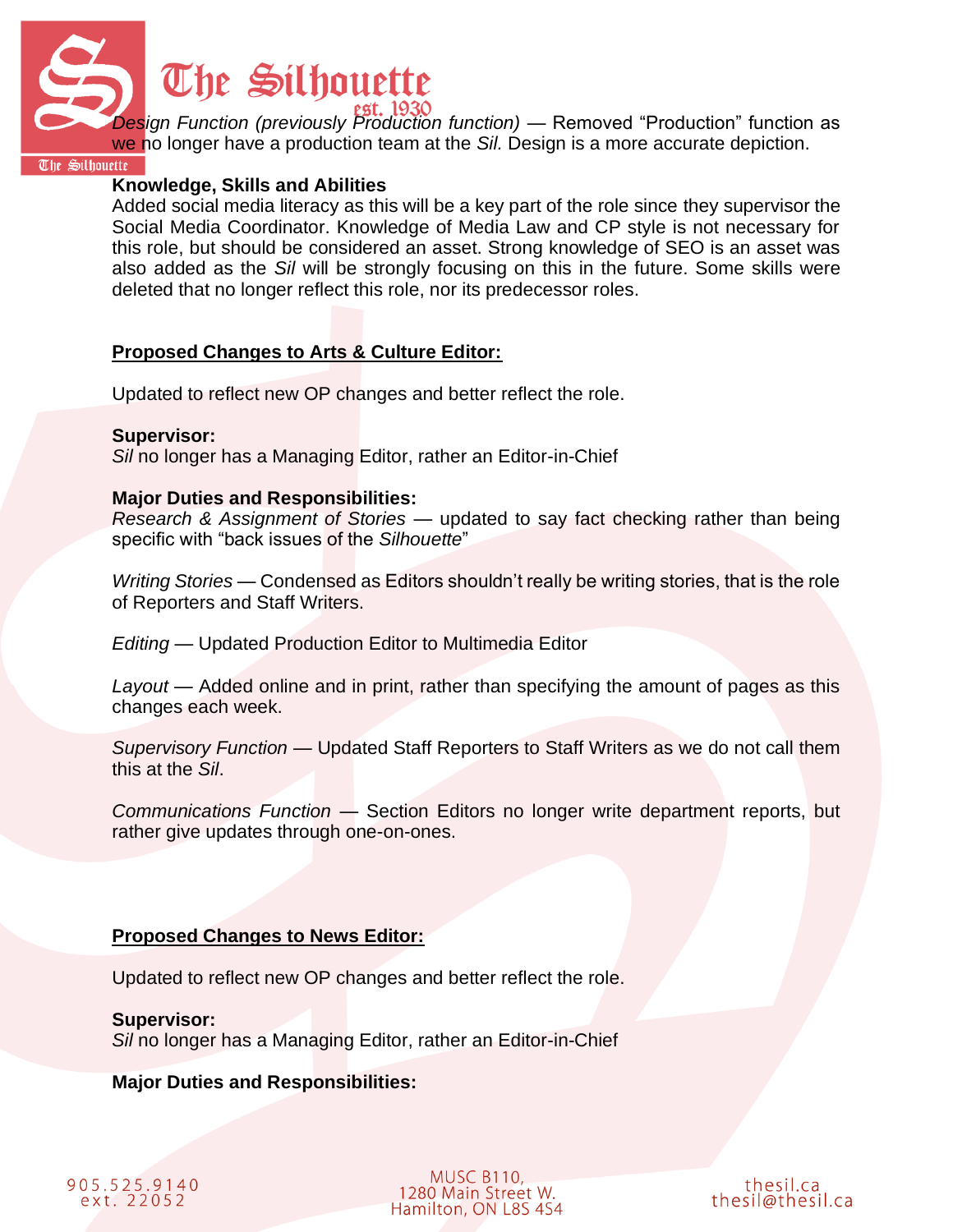

*Writing Stories —* Condensed as Editors shouldn't really be writing stories, that is the role of Reporters and Staff Writers.

*Editing —* Updated Production Editor to Multimedia Editor

*Layout —* Added online and in print, rather than specifying the amount of pages as this changes each week.

*Supervisory Function* — Updated Staff Reporters to Staff Writers as we do not call them this at the *Sil*.

*Communications Function* — Section Editors no longer write department reports, but rather give updates through one-on-ones.

# **Proposed Changes to Opinion Editor:**

Updated to reflect new OP changes and better reflect the role.

#### **Supervisor:**

*Sil* no longer has a Managing Editor, rather an Editor-in-Chief

#### **General Scope of Duties:**

Removed a line that no longer pertains to the position.

# **Proposed Changes to Sports Editor:**

Updated to reflect new OP changes and better reflect the role.

#### **Supervisor:**

*Sil* no longer has a Managing Editor, rather an Editor-in-Chief

#### **Major Duties and Responsibilities:**

*Research & Assignment of Stories* — updated to say fact checking rather than being specific with "back issues of the *Silhouette*"

*Writing Stories —* Condensed as Editors shouldn't really be writing stories, that is the role of Reporters and Staff Writers.

*Editing —* Updated Production Editor to Multimedia Editor

| 905.525.9140 |  |
|--------------|--|
| ext. 22052   |  |

**MUSC B110,** 1280 Main Street W. Hamilton, ON L8S 4S4

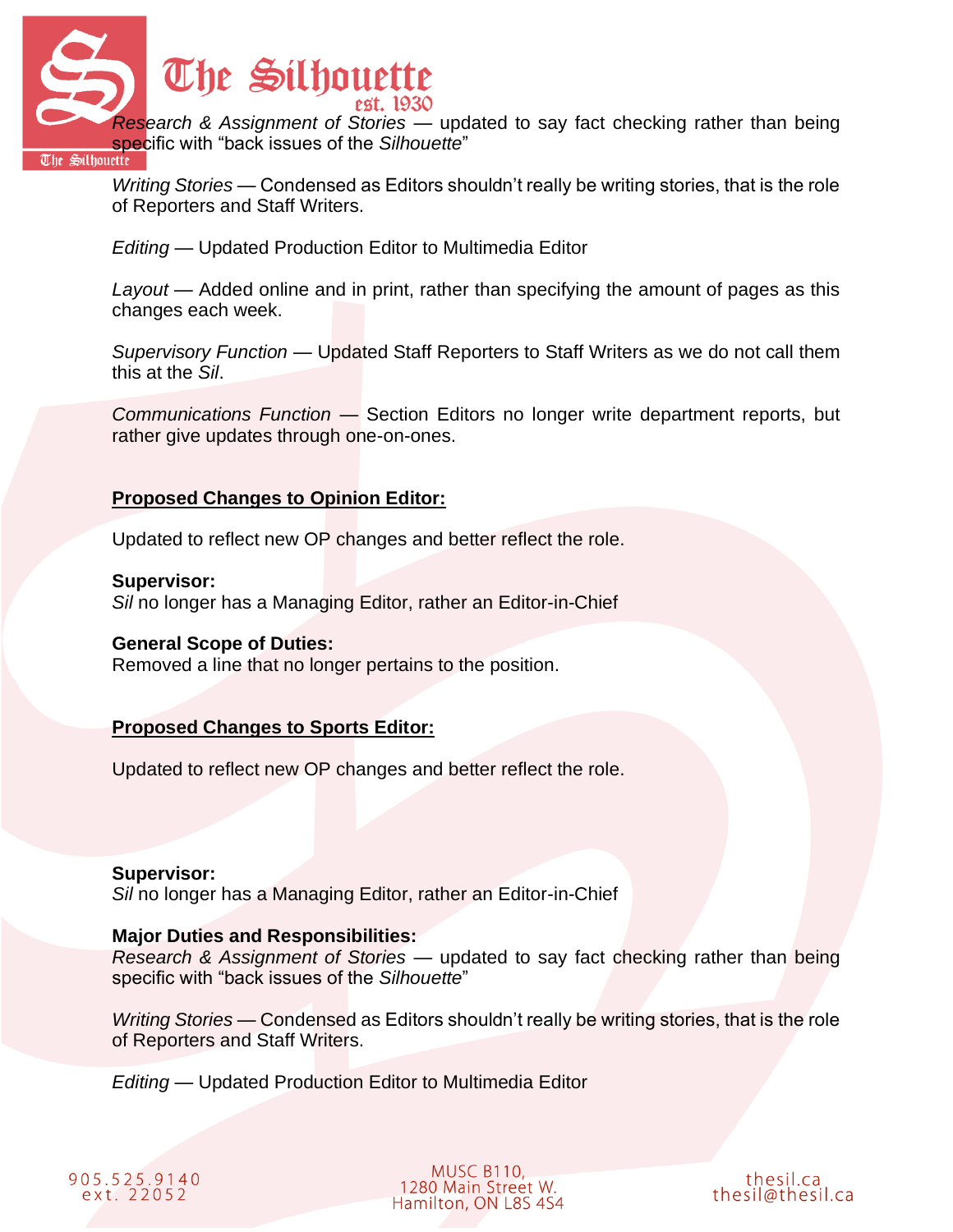

*Layout —* Added online and in print, rather than specifying the amount of pages as this **Changes each week.**<br>The Silhouette

*Supervisory Function* — Updated Staff Reporters to Staff Writers as we do not call them this at the *Sil*.

*Communications Function* — Section Editors no longer write department reports, but rather give updates through one-on-ones.

# **Proposed Changes to Staff Writer:**

Updated this volunteer position to better reflect its role at the *Sil.*

#### **Position Title:**

We do not call this role a reporter position as it gets confusing with the paid reporter. We have called it a Staff Writer internally for years.

#### **Term of Office:**

We bring on staff writers all throughout the year. Doesn't make sense to only say September 1.

#### **Supervisor:**

Section Editors supervise the Staff Writers, not management.

#### **Hours of Work:**

Approx. 4-6 hours per week.

#### **General Scope of Duties:**

Updated for clarity of how the role works within the *Sil*. They are hired for a specific section and can write for others, rather than bouncing around.

#### **Effort & Responsibility:** Name change.

**Training and Experience:**

Condensed the sentence a little bit.

# **Proposed Changes to Multimedia Coordinator:**

Changed to reflect amalgamated Multimedia team.

#### **Position Title:** Changed from Production to Multimedia.

905.525.9140 ext. 22052

**MUSC B110,** 1280 Main Street W. Hamilton, ON L8S 4S4

thesil.ca thesil@thesil.ca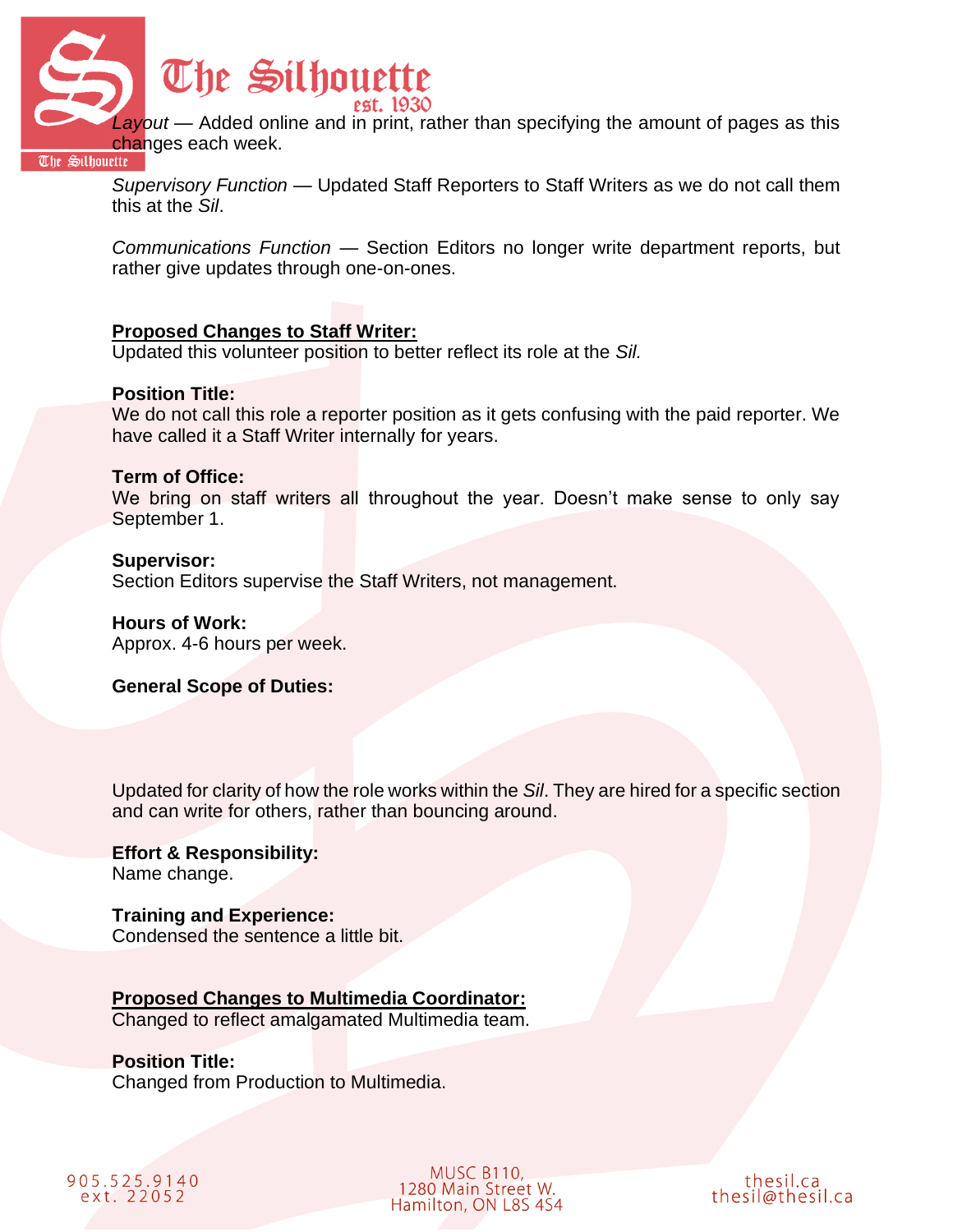

#### **Renumeration:**

Grid needs to be applied to this role. Used to be an hourly wage but this no longer reflects how the role operates.

#### **Hours of Work:**

Although JD says variable as assigned, the Editor-in-Chief has assigned 8 hours at the start of the year for the last two years. The JD should be updated to reflect this.

#### **General Scope of Duties:**

Name change.

#### **Major Duties and Responsibilities:**

*Layout & Multimedia Function* — name change *Other* — name change. Removed "provide feedback" component as this role does not do that. *Communications Function —* Name change

**Working Conditions:**

Work from home no longer required!

#### **Proposed Changes to Multimedia Assistant:**

Changed to reflect amalgamated Multimedia team.

### **Position Title:**

Changed from Production to Multimedia.

#### **Supervisor:**

Changed from Production to Multimedia.

#### **Hours of Work:**

Although JD says variable as assigned, the Editor-in-Chief has assigned 4-6 hours at the start of the year for the last two years. The JD should be updated to reflect this.

#### **General Scope of Duties:**

Name change and removal of print product as it is written in layout and multimedia function. Removed "provide feedback" component as this role does not do that.

#### **Major Duties and Responsibilities:**

*Layout & Multimedia Function* — name change *Other* — name change



**MUSC B110,** 1280 Main Street W. Hamilton, ON L8S 4S4